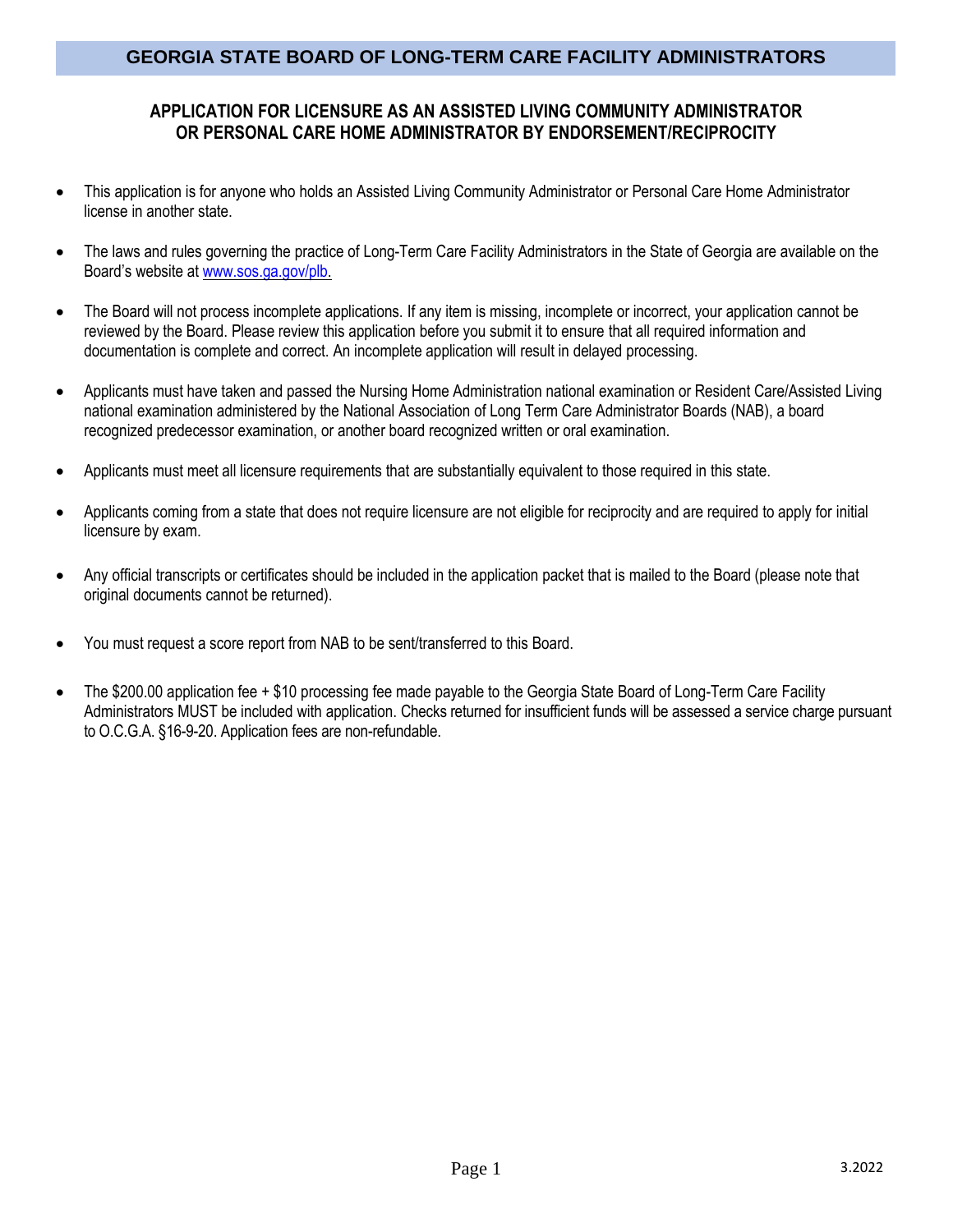DO NOT WRITE IN THIS SECTION

RECEIPT # \_\_\_\_\_\_\_\_\_\_\_\_\_\_\_\_\_\_\_\_\_ AMOUNT \_\_\_\_\_\_\_\_\_\_\_\_\_\_\_\_\_\_\_\_\_\_

APPLICANT #

INITIAL DATE

| <b>GEORGIA STATE BOARD OF LONG-TERM CARE FACILITY ADMINISTRATORS</b> |
|----------------------------------------------------------------------|
| 237 Coliseum Dr., Macon, GA 31217                                    |
| 404-424-9966 - www.sos.ga.gov/plb                                    |

## **APPLICATION for ASSISTED LIVING COMMUNITY ADMINISTRATOR or PERSONAL CARE HOME ADMINISTRATOR (Endorsement/Reciprocity)**

#### **I am applying for the following license (check one):**

|                                                                  | Assisted Living Community Administrator - \$200.00 + \$10 processing fee *                                                                               |                      |                                                                                                                                                                                                                                                                                                                                                                             |  |  |  |  |
|------------------------------------------------------------------|----------------------------------------------------------------------------------------------------------------------------------------------------------|----------------------|-----------------------------------------------------------------------------------------------------------------------------------------------------------------------------------------------------------------------------------------------------------------------------------------------------------------------------------------------------------------------------|--|--|--|--|
|                                                                  | Personal Care Home Administrator - \$200.00 + \$10 processing fee *                                                                                      |                      |                                                                                                                                                                                                                                                                                                                                                                             |  |  |  |  |
|                                                                  | * Application fees are non-refundable                                                                                                                    |                      |                                                                                                                                                                                                                                                                                                                                                                             |  |  |  |  |
|                                                                  | Please check this box if you are a military spouse or a transitioning service member of the United States armed forces,<br>including the National Guard. |                      |                                                                                                                                                                                                                                                                                                                                                                             |  |  |  |  |
|                                                                  |                                                                                                                                                          |                      |                                                                                                                                                                                                                                                                                                                                                                             |  |  |  |  |
| *Social Security Number                                          |                                                                                                                                                          | $Sex: \_\_\_M \_\_F$ | Date of Birth                                                                                                                                                                                                                                                                                                                                                               |  |  |  |  |
| agencies for license tracking purposes                           |                                                                                                                                                          |                      | This information is authorized to be obtained and disclosed to state and federal agencies pursuant to O.C.G.A. 19-11-1 and O.C.G.A. 20-3-295, 42 U.S.C.A. 551 and 20 U.S.C.A. 1001.<br>It may also be disclosed to the National Practitioner's Databank (NPDB) and the Healthcare Integrity and Protection Data Bank (HIPDB) or other licensing boards, or other regulatory |  |  |  |  |
| Physical Address:<br>(P.O. Box not acceptable) Number and Street |                                                                                                                                                          |                      |                                                                                                                                                                                                                                                                                                                                                                             |  |  |  |  |
| Apt. No                                                          | City/State                                                                                                                                               | $\overline{Zip}$     |                                                                                                                                                                                                                                                                                                                                                                             |  |  |  |  |
|                                                                  |                                                                                                                                                          |                      | If you are granted a license, your name, mailing address and license number are public information and your mailing address will appear on the internet. Your physical<br>address is required, if different than the mailing address. You must immediately notify the Board in writing of an address change.                                                                |  |  |  |  |
| Mailing Address: Universe Mailing                                |                                                                                                                                                          |                      |                                                                                                                                                                                                                                                                                                                                                                             |  |  |  |  |
| (If different - PO Box is acceptable)                            | Number and Street                                                                                                                                        |                      |                                                                                                                                                                                                                                                                                                                                                                             |  |  |  |  |
| Apt. No                                                          | City/State                                                                                                                                               | Zip                  |                                                                                                                                                                                                                                                                                                                                                                             |  |  |  |  |
|                                                                  |                                                                                                                                                          |                      |                                                                                                                                                                                                                                                                                                                                                                             |  |  |  |  |
| E-Mail:                                                          |                                                                                                                                                          |                      |                                                                                                                                                                                                                                                                                                                                                                             |  |  |  |  |

(*Please print clearly)* Required for communication with Board staff. Your email will not be shared with third parties.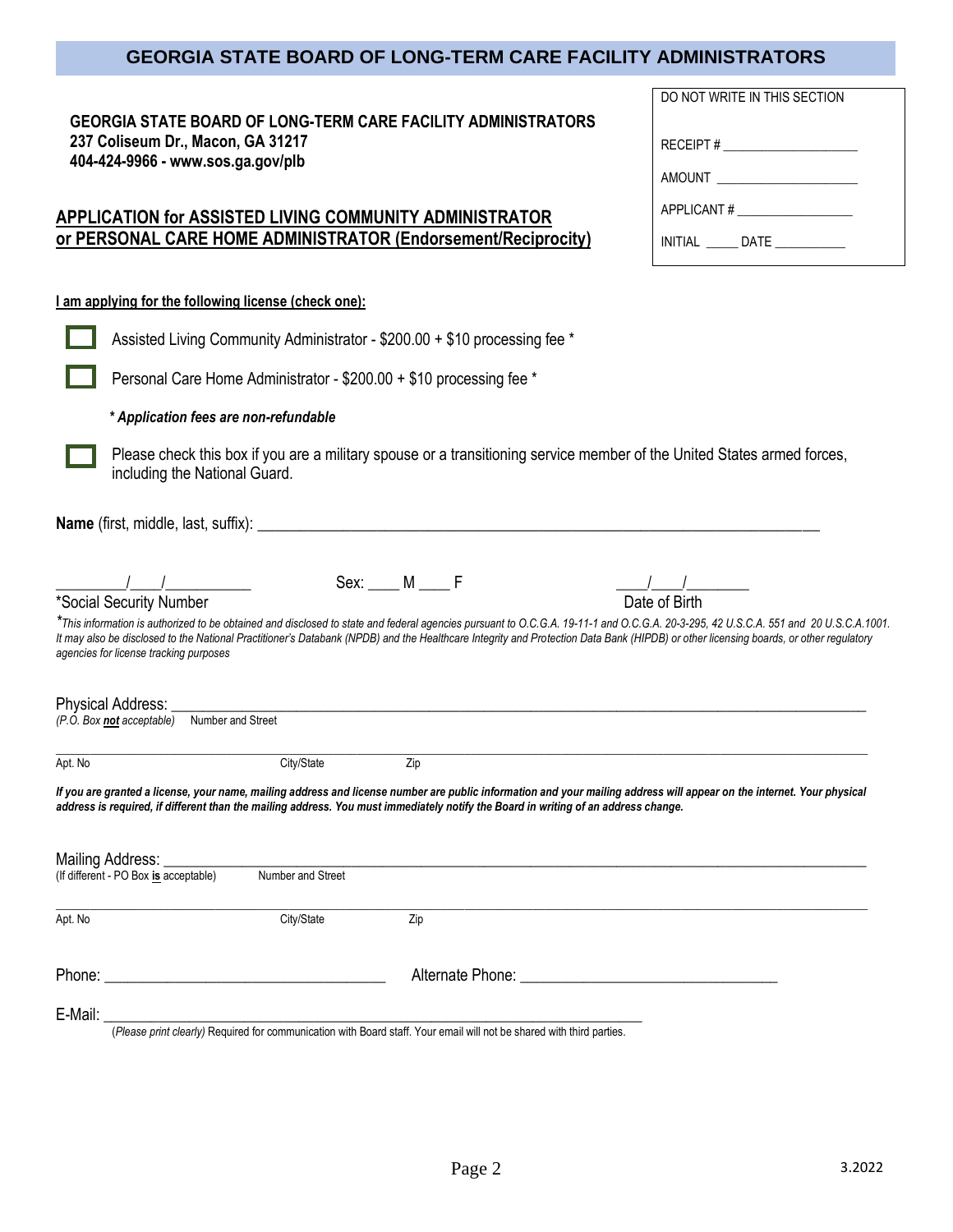# **GEORGIA STATE BOARD OF LONG-TERM CARE FACILITY ADMINISTRATORS BACKGROUND CHECK QUESTIONNAIRE**

#### **Please note that failure to disclose information requested in this application or giving any false statements / information can result in a disciplinary order and fine, and potentially denial of licensure.**

If you answer yes to any of the following questions, you must attach a Letter of Explanation, relevant supporting documents and copies of any final disposition(s) indicating a description of the current status. For the purpose of the following questions, the terms "licensee," "registration," and "certification" are synonymous.

- $\Box$  Yes  $\Box$  No Have you had revoked or suspended or otherwise sanctioned any license issued to you by any board or agency in Georgia or any other State?
- $\Box$  Yes  $\Box$  No Were you denied issuance of or, pursuant to disciplinary proceedings, refused renewal of a of a license or the privilege of taking an examination by any state licensing board?
- $\Box$  Yes  $\Box$  No Have you knowingly failed to renew a license during an investigation of disciplinary action?
- $\Box$  Yes  $\Box$  No Have you been subject to disciplinary action or had your membership revoked by a professional organization governing the practice of that profession?
- $\Box$  Yes  $\Box$  No Are you currently unable to practice with reasonable skill and safety by reason of illness or use of alcohol, drugs, narcotics, chemicals or any other type of material, or as a result of any mental or physical condition?
- $\Box$  Yes  $\Box$  No Have you had any suit filed against you related to the practice of a profession?
- $\Box$  Yes  $\Box$  No Have you ever had your Medicaid and/or Medicare privileges revoked or restricted?
- Yes No Have you ever been arrested? **NOTE**: *The answer to this question is "YES" if an arrest or conviction has been pardoned, expunged, dismissed or deferred, you pled & completed probation under First offender and/or your civil rights have been restored and/or you have received legal advice that the offense will not appear on your criminal record.*

 *If "yes," please include a certified copy of the court records and final disposition from the court with your application. In the event the file no longer exists, you must submit documentation from the court stating that fact. Also include a personal letter of explanation regarding each incident.*

Please complete the following if you have ever held a professional license **in a healthcare profession**:

| License Title <b>Example 2018</b> State <b>State</b> State <b>State</b> State <b>State</b> State <b>State</b> State State State State State State State State State State State State State State State State State State State State State State State |                                                                                                                                                                                                                                                      |
|---------------------------------------------------------------------------------------------------------------------------------------------------------------------------------------------------------------------------------------------------------|------------------------------------------------------------------------------------------------------------------------------------------------------------------------------------------------------------------------------------------------------|
|                                                                                                                                                                                                                                                         |                                                                                                                                                                                                                                                      |
|                                                                                                                                                                                                                                                         |                                                                                                                                                                                                                                                      |
| Date Issued <b>Expiration Date Expiration Date</b>                                                                                                                                                                                                      |                                                                                                                                                                                                                                                      |
|                                                                                                                                                                                                                                                         |                                                                                                                                                                                                                                                      |
|                                                                                                                                                                                                                                                         | Date Issued <b>Expiration</b> Date <b>Expiration</b> Date <b><i>CONSIDERS AND RESIDENT AND RESIDENT AND RESIDENT AND RESIDENT AND RESIDENT AND RESIDENT AND RESIDENT AND RESIDENT AND RESIDENT AND RESIDENT AND RESIDENT AND RESIDENT AND RE</i></b> |

(request that issuing entity or regulatory body provide verification of the licensure to the GA Board, even if the license is not active.)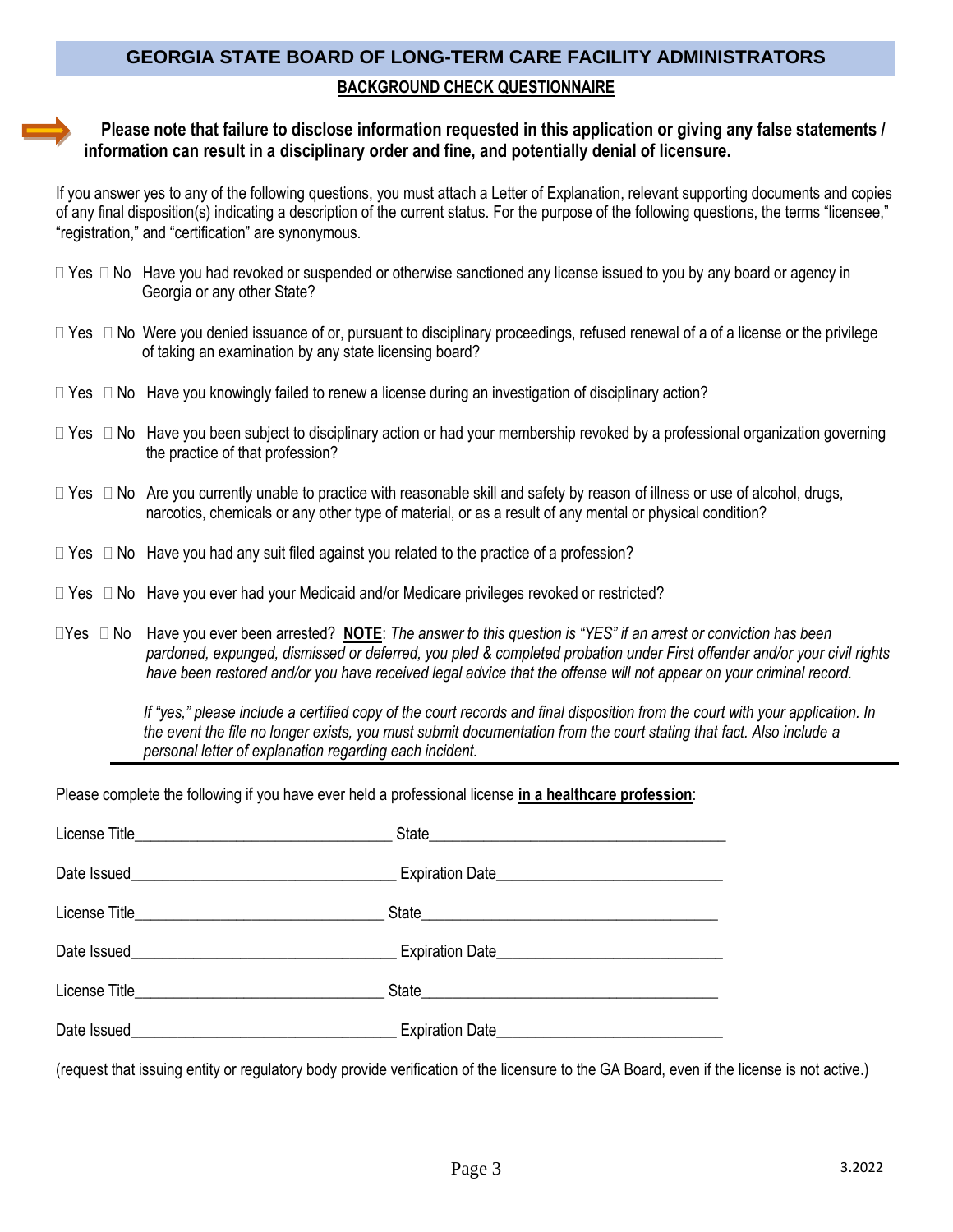Please list all states in which you have held an Assisted Living Community Administrator License or Personal Care Home Administrator License (request that issuing entity or regulatory body provide verification of the licensure to the GA Board, even if the license is not active)

| State Issued | Date Issued | <b>Expiration Date</b> |
|--------------|-------------|------------------------|
| State Issued | Date Issued | <b>Expiration Date</b> |
| State Issued | Date Issued | <b>Expiration Date</b> |
| State Issued | Date Issued | <b>Expiration Date</b> |

Have you successfully passed either the Nursing Home Administrator or Resident Care/Assisted Living national examination administered by NAB (If yes, please request a score report from NAB to be sent/transferred to this Board)?  $\Box$ Yes  $\Box$  No

#### **Employment History**

Please complete the following concerning your employment history, beginning with your current or most recent employer:

| <b>Employer Name</b><br>and Address | Location<br>(City/State) | Is Employment<br>in Healthcare?<br>(Yes or No) | Position/Title | Dates of Employment<br>(Month/Year to<br>Month/Year) | Licensure<br>Required?<br>(Yes or No) | Numbers of<br>Hours<br>Worked |
|-------------------------------------|--------------------------|------------------------------------------------|----------------|------------------------------------------------------|---------------------------------------|-------------------------------|
|                                     |                          |                                                |                |                                                      |                                       |                               |
|                                     |                          |                                                |                |                                                      |                                       |                               |
|                                     |                          |                                                |                |                                                      |                                       |                               |
|                                     |                          |                                                |                |                                                      |                                       |                               |
|                                     |                          |                                                |                |                                                      |                                       |                               |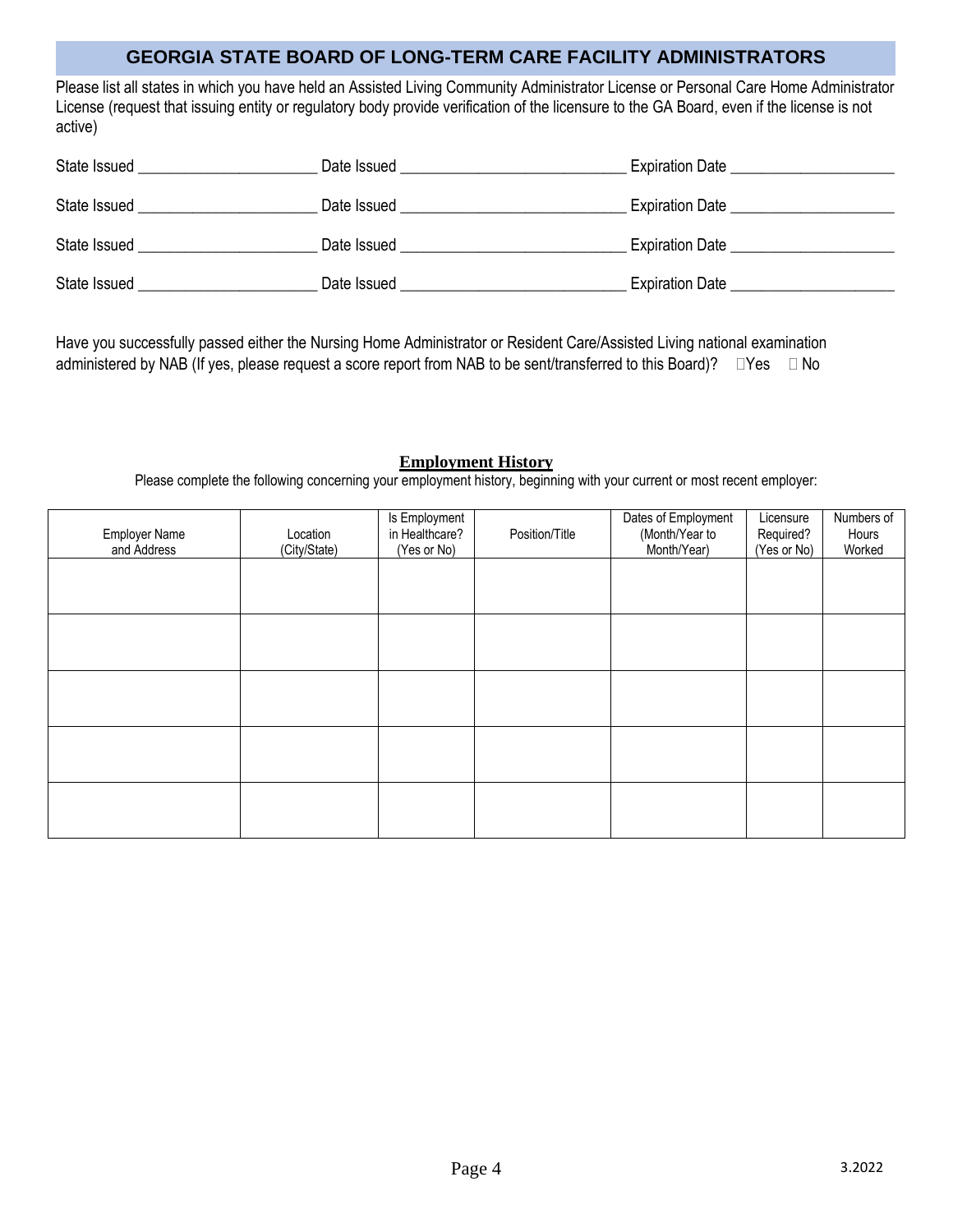#### **Affidavit of Applicant**

*Please document with your initials that you have reviewed each of the resources listed below and have the affidavit notarized.*  All statutory requirements are accessible via: <http://www.lexisnexis.com/hottopics/gacode/Default.asp> All Rules and Regulations are accessible via[: http://rules.sos.ga.gov/](http://rules.sos.ga.gov/)

| Department of Community Health, Division of Medical Assistance, Nursing Facility Services Policy Manual - from   |  |  |  |  |
|------------------------------------------------------------------------------------------------------------------|--|--|--|--|
| https://www.mmis.georgia.gov/portal/default.aspx select "Provider Manuals" under the "Provider Information" tab. |  |  |  |  |

|  | Georgia State Board of Long-Term Care Facility Administrators Law (OCGA § 43-27) |  |  |
|--|----------------------------------------------------------------------------------|--|--|
|  |                                                                                  |  |  |

- Georgia statutes regarding Living Will, Durable Power of Attorney for Health Care, Withholding or withdrawal of life-sustaining procedures (OCGA § 31)
- Georgia statutes pertaining to Department of Community Health with particular attention to sections pertaining to Long Term Care Facilities (OCGA § 31)
- Fire Safety Codes (OCGA § 25-2-13)
- Disaster Preparedness Plans (Chapter 111-8-16)
- DHS Rules pertaining to Nursing Homes/Long-Term Care Facilities (290).
- Board Rules pertaining to Long-Term Care Facility Administrators (393).

| Date) | 'PRIN<br>' Name of Applicant) | Applicant)<br>'Signature of J |  |
|-------|-------------------------------|-------------------------------|--|

(Date) (PRINTED Name of Applicant) (Signature of Applicant)

#### **Sworn to and subscribed before me this**

**\_\_\_\_day of \_\_\_\_\_\_\_\_\_\_\_\_\_, 20\_\_\_\_\_**

Signature of Notary Public\_\_\_\_\_\_\_\_\_\_\_\_\_\_\_\_\_\_\_\_\_\_\_\_\_\_\_\_\_\_\_\_\_\_

My commission expires: \_\_\_\_\_\_\_\_\_\_\_\_\_\_ *Notary Seal*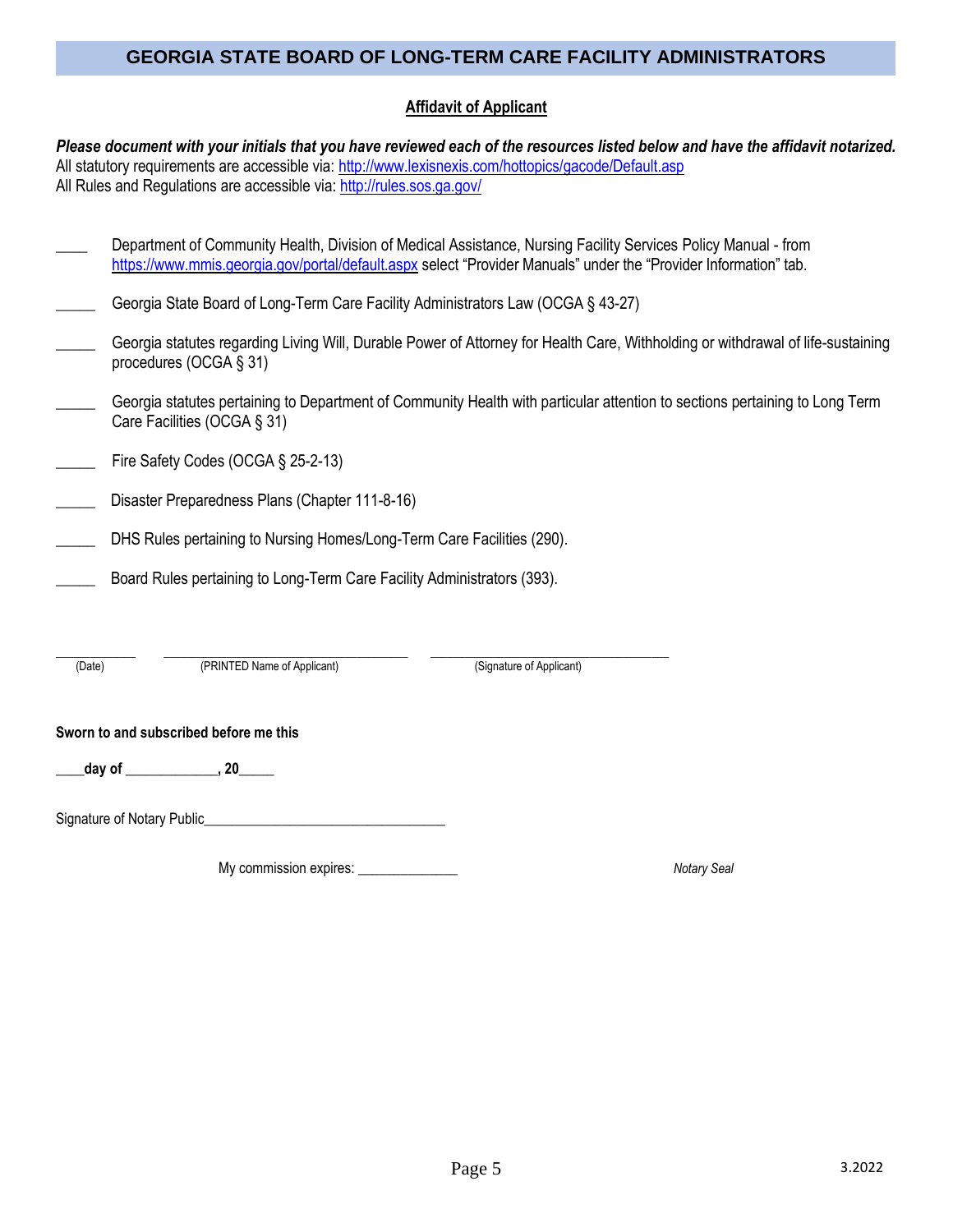### **AFFIDAVIT**

I hereby swear and affirm that all information provided in this application is true and correct to the best of my knowledge and belief. I further swear and affirm that I have read and understand the current state laws and rules and regulations of the Board for which I am applying for licensure and I agree to abide by these laws and rules.

By executing this affidavit under oath, as an applicant for a professional license, as referenced in O.C.G.A. § 50-36-1, administered by the Professional Licensing Boards Division, the undersigned applicant also verifies one of the following with respect to his/her application for a public benefit (check one):

1) \_\_\_\_\_\_\_ I am a United States citizen 18 years of age or older. **Submit a copy of your current Secure and Verifiable Document(s)** such as driver's license, passport, or other document. A listing of acceptable documents can be found on at [www.sos.ga.gov/plb.](http://www.sos.ga.gov/plb)

2) \_\_\_\_\_\_\_ I am **not** a United States citizen, but I am either a legal permanent resident of the United States or I am a qualified alien or non-immigrant under the Federal Immigration and Nationality Act with an alien number issued by the Department of Homeland Security or other federal immigration agency. **Submit a copy of your current immigration document(s) which includes either your Alien number or your I-94 number and, if needed, SEVIS number.** A listing of acceptable documents can be found on the PLB website[, www.sos.ga.gov/plb.](http://www.sos.ga.gov/plb)

The undersigned applicant also hereby verifies that he or she is 18 years of age or older and has provided at least one secure and verifiable document, as required by O.C.G.A. § 50-36-1(e)(1), with this affidavit.

In making the above representations under oath, I understand that any person who knowingly and willfully makes a false, fictitious, or fraudulent statement or representation in an affidavit shall be guilty of a violation of O.C.G.A. § 16-10-20, and face criminal penalties as allowed by such criminal statute. I also understand that any failure to make full and accurate disclosures may result in disciplinary action by the Board for which I am applying for licensure.

STATE OF GEORGIA COUNTY OF \_\_\_\_\_\_\_\_\_\_\_\_\_\_\_\_\_\_\_\_\_\_\_\_\_\_\_\_\_\_\_\_\_\_\_

SUBSCRIBED AND SWORN TO BEFORE ME THIS

\_\_\_\_\_\_\_\_ DAY OF \_\_\_\_\_\_\_\_\_\_\_\_\_\_\_\_\_\_\_\_\_, \_\_\_\_\_\_\_\_\_

\_\_\_\_\_\_\_\_\_\_\_\_\_\_\_\_\_\_\_\_\_\_\_\_\_\_\_\_\_\_\_\_\_\_\_\_\_\_\_\_\_\_\_\_\_\_\_ NOTARY PUBLIC

MY COMMISSION EXPIRES: \_\_\_\_\_\_\_\_\_\_\_\_\_\_\_\_\_\_\_\_\_

\_\_\_\_\_\_\_\_\_\_\_\_\_\_\_\_\_\_\_\_\_\_\_\_\_\_\_\_\_\_\_\_\_\_\_\_\_\_\_\_\_\_\_\_\_\_\_\_ SIGNATURE OF THE APPLICANT

\_\_\_\_\_\_\_\_\_\_\_\_\_\_\_\_\_\_\_\_\_\_\_\_\_\_\_\_\_\_\_\_\_\_\_\_\_\_\_\_\_\_\_\_\_\_\_\_ DATE